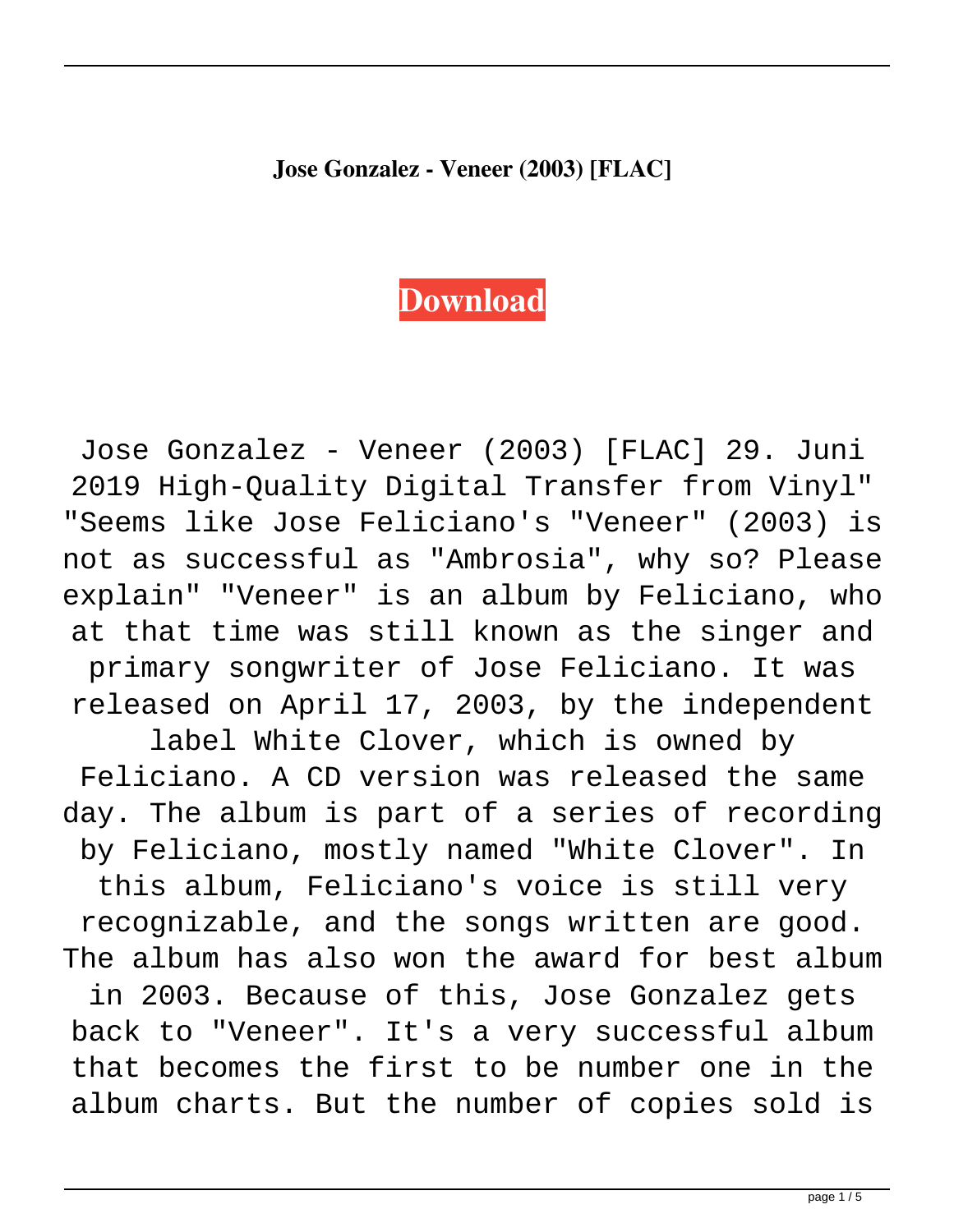not the same as "Ambrosia". The reason for this, besides being another album with many fans and being part of a series with a successful title, is that the two record companies responsible for its production are not the same, although White Clover is owned by Feliciano. Because of this, he signed a new contract with Universal, which will make his new songs become part of a new album called "Dios Medios", which will be released in early 2004. This album will have different songs and much of the same title as "Dios Medios", which will be released the same year as "Dios Medios". Category:2003 debut albums Category:José Feliciano albums Category:Acid jazz albums Category:Post-punk albums by Swedish artists Category:Third-stream albumsKaspersky previously acknowledged that it does not pay developers to help improve its software, but the list of 16 companies is growing. According to a new Kaspersky statement, the company "does not and never has" paid developers to help improve its antivirus product, in a clear reference to the recent allegations against Symantec. Kaspersky Labs, the company behind the popular anti-virus software, has said that it has not paid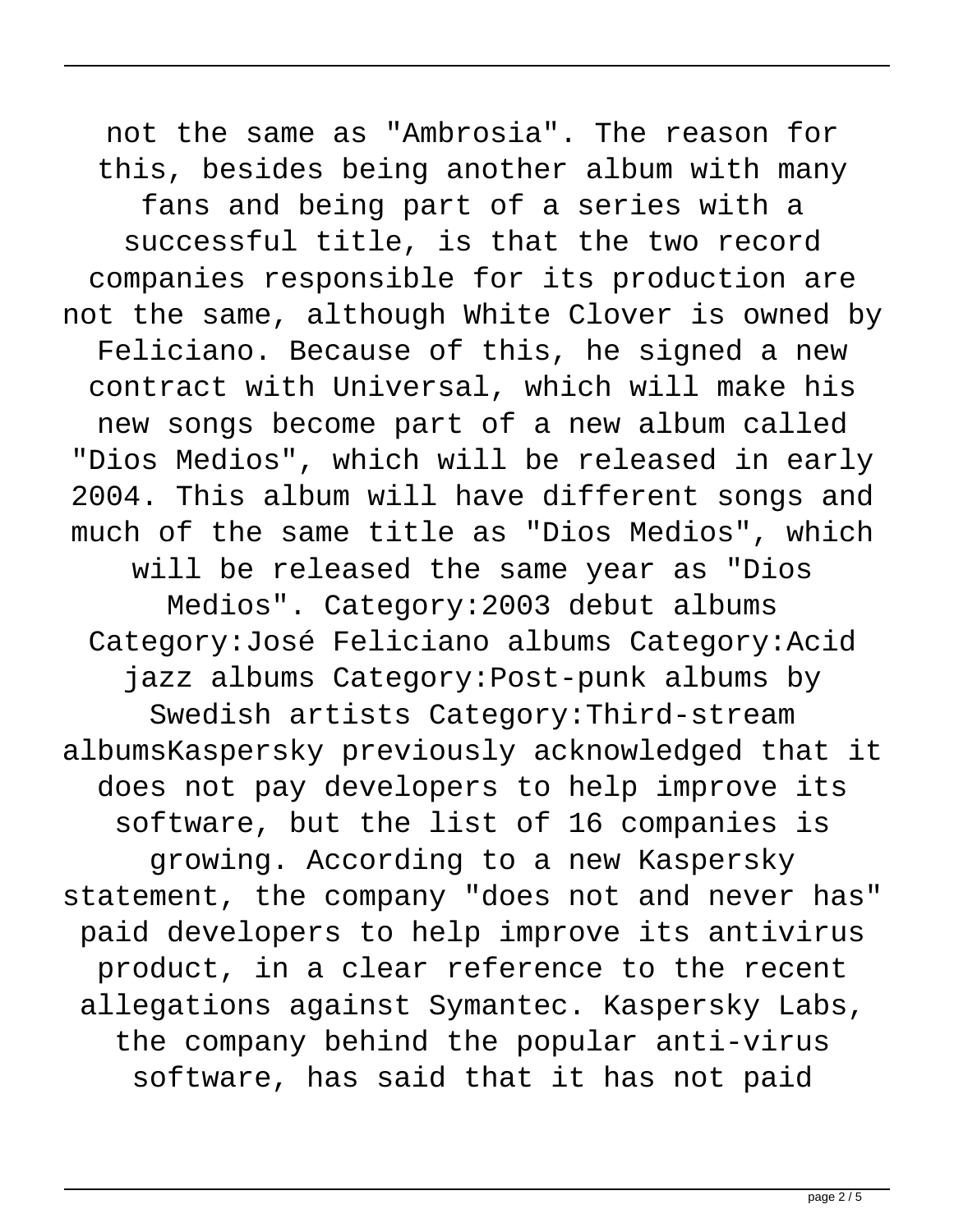developers to help improve the product. "Kaspersky does not and never has